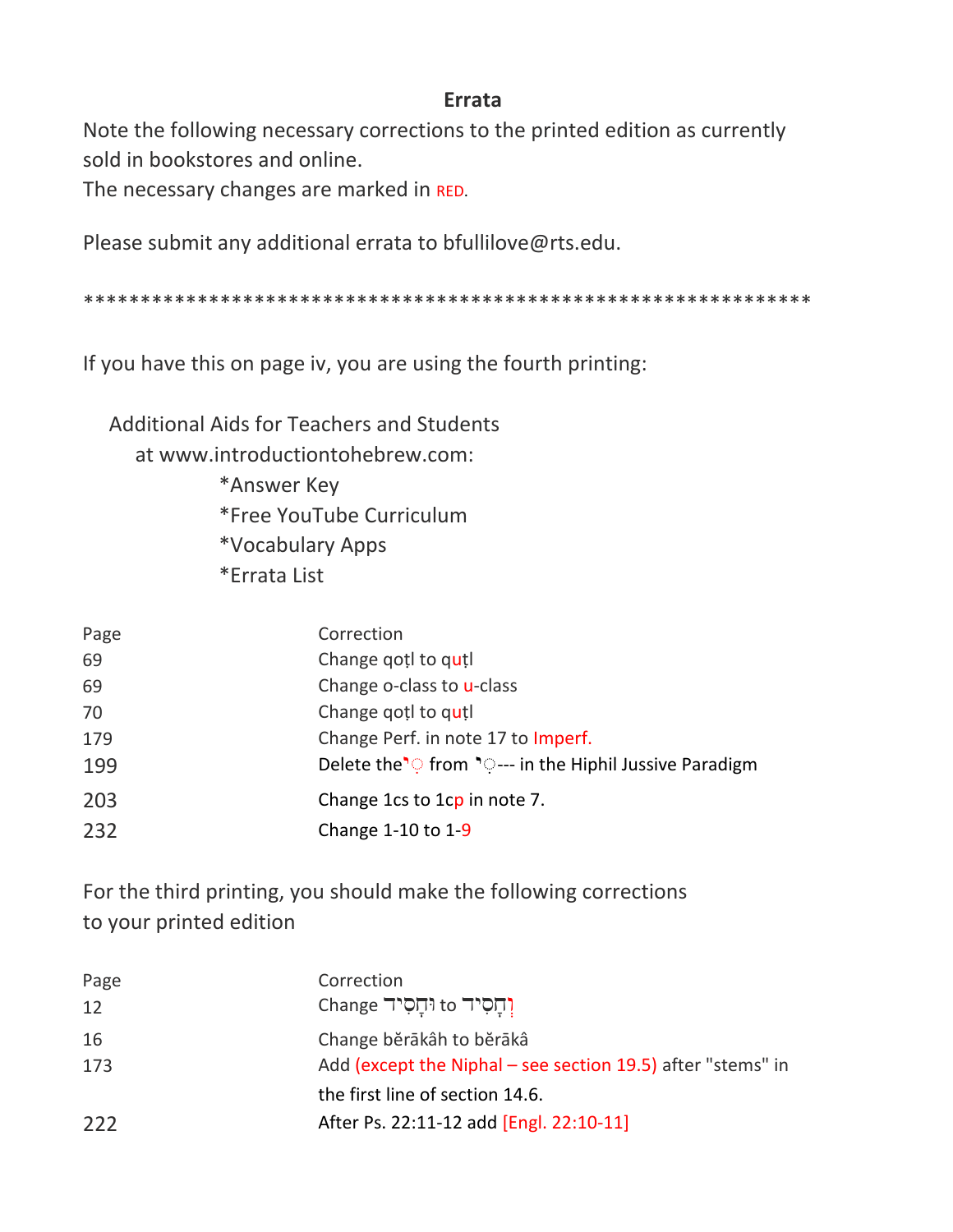| 274 | Change 21.5 to 21.6                                      |
|-----|----------------------------------------------------------|
| 275 | Change 21.6 to 21.7                                      |
| 279 | Change 21.7 to 21.8                                      |
| 286 | Change 1 Kings 23:3 to 2 Kings 23:3                      |
| 292 | עַזְבָה to עֲזָבָה Change                                |
| 345 | Add "The theme vowel of the 3fp and 2fp III-N imperfect  |
|     | forms changes to segol in all stems:"                    |
| 345 | תְמְצָאנָה Change the 3fp and 2fp forms to               |
|     |                                                          |
| 346 | Change 1 Kings 1:5 to Deut. 24:15                        |
| 346 | תְמְצֵאֲנָה Change the 3fp and 2fp forms to              |
| 347 | Delete the sentence "The theme vowel of theall stems:"   |
| 357 | Add a dagesh to the taw in שְׁמָה in the 2fs form of שׁמ |

If you have this on page iv, you are using the second or third printing:

Additional Aids for Teachers and Students at www.introductiontohebrew.com: \*Answer Key \*Free YouTube Curriculum \*Errata List

For the third printing, you should make the following corrections to your printed edition

| Page | Correction                                                         |
|------|--------------------------------------------------------------------|
| 122  | Add "neighbor" as a gloss for $\mathbf{2}$                         |
| 199  | <b>Replace the 3fs jussive verbal form with הַקְטִירְי</b>         |
| 199  | <u>יקטילוּ</u> Replace the 3mp jussive verbal form with יַקְטִילוּ |
| 206  | Change Qal Imperfect 3ms to Qal Imperfect 3mp                      |
| 286  | Change "stem" to "theme" in both occurrences                       |
| 291  | בֲחוּר Add "warrior" as a gloss for                                |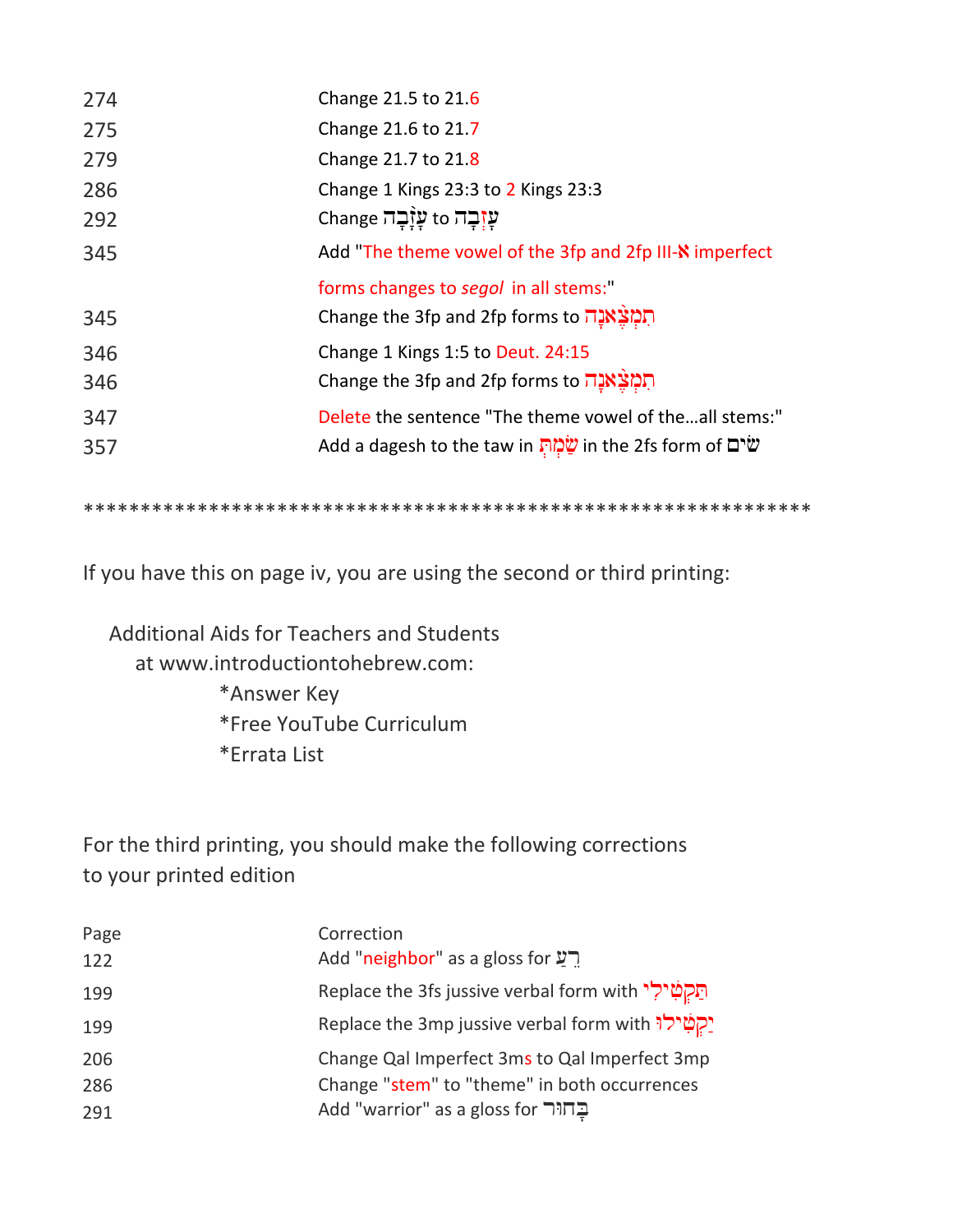| 292 | <b>Add an accent over the <i>beth</i> in תַעַיְבֶד</b> ָ                                                                       |
|-----|--------------------------------------------------------------------------------------------------------------------------------|
| 301 | Add a dagesh to each word-initial kaph in the first paragraph                                                                  |
| 306 | Change "into" to "over" in Lev. 14:7                                                                                           |
| 314 | Change <i>s</i> to s                                                                                                           |
| 326 | Change "all" to "most" in the first line.                                                                                      |
| 327 | Delete "of" in the first line.                                                                                                 |
| 337 | After Deuteronomy 23:1 add [Engl. 22:30]                                                                                       |
| 349 | Add "to read aloud" the the gloss for $\aleph$ רְ                                                                              |
| 350 | שְׁלַחְנוּ Add the accent on                                                                                                   |
| 358 | בֵאוּ to בְנוּ Change the 3cp form from                                                                                        |
| 365 | Change the first half of the translation of Ex. 18:20 to:<br>"And it will be that they shall bring every great matter to you," |
| 366 | Add () around "to" - in brought (to) the house                                                                                 |
| 368 | <b>נָכוֹן</b> to נָכוֹנָה Change                                                                                               |
| 369 | הְרְאוּ) should have a dagesh lene הְרְאוּ                                                                                     |
| 382 | Add the "n" on "to make known"                                                                                                 |
| 400 | <b>נְהָל to נִהְל</b>                                                                                                          |
| 400 | <b>Change</b> ⊏ים change                                                                                                       |
| 412 | בֲחוּר Add "warrior" as a gloss for                                                                                            |
| 427 | Add "neighbor" as a gloss for הַעֲ                                                                                             |

For the second printing, you should make the following additional corrections to your printed edition:

| Page<br>13 (second column) | Correction<br>(נחום not) נחום                                                    |
|----------------------------|----------------------------------------------------------------------------------|
| 155                        | כִּלְיוֹן                                                                        |
| 156                        | And he went                                                                      |
| 323                        | There should be a dagesh in each gimel (1) in the Hithpael<br>Imperfect paradigm |
| 411                        | In the glossary, the following are corrected chapter numers:                     |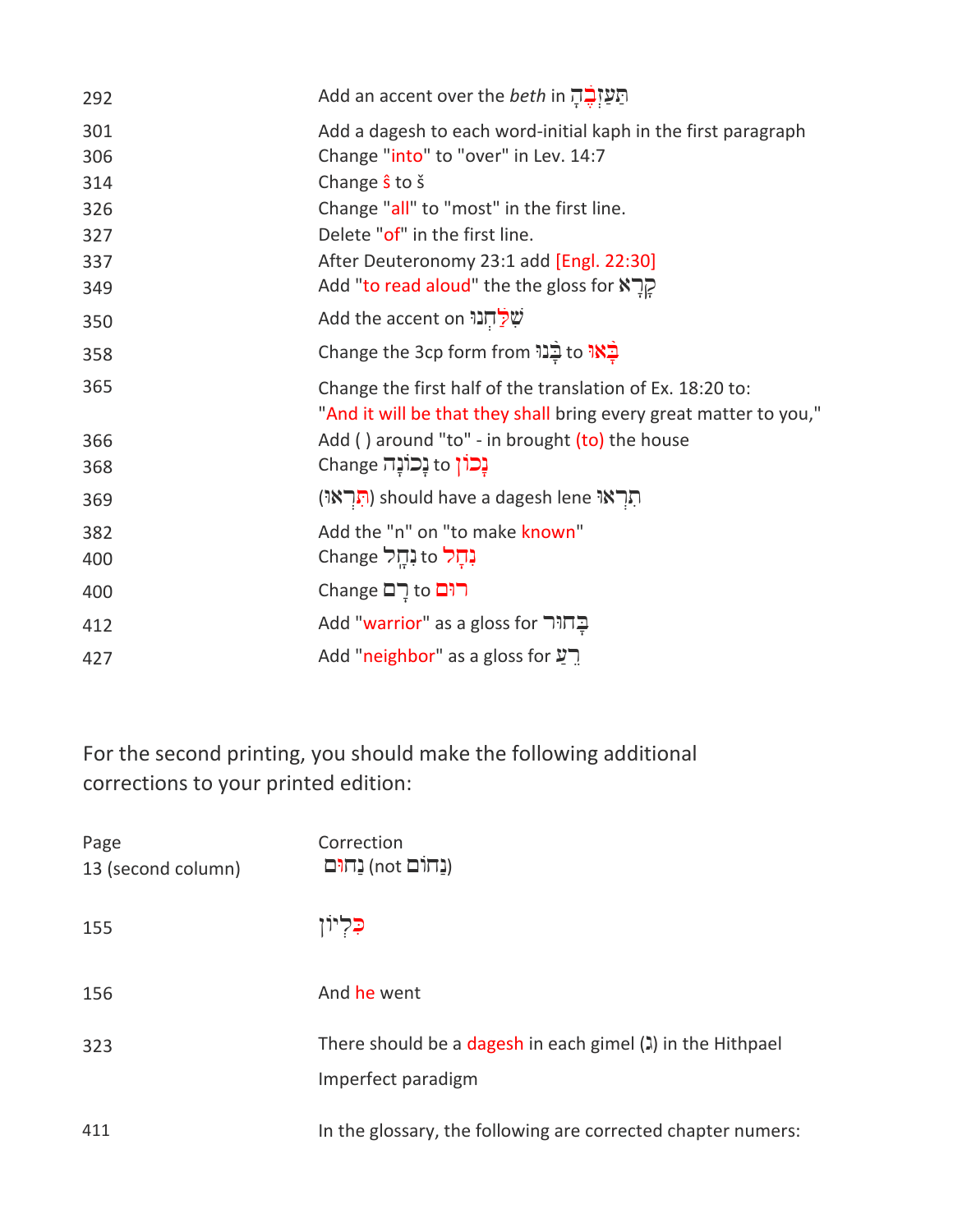| אָדוֹן          | 2              |
|-----------------|----------------|
| ٦X              | $\overline{2}$ |
| גוי             | $\overline{2}$ |
| יום             | $\overline{2}$ |
| יוֹמָם          | $\overline{2}$ |
| כִלִי           | $\overline{2}$ |
| קוֹל            | $\overline{2}$ |
| بېرا            | $\overline{1}$ |
| חי              | 1              |
| לְכֵן           | $\overline{1}$ |
| לֹא             | $\overline{1}$ |
| <mark>קו</mark> | 1              |
| שׂם             | $\overline{1}$ |
| הוֹתִיר         | 27             |

If page iv is blank, you are using the first printing. In addition to the corrections above, you should make the following:

| Page     | Correction                                           |
|----------|------------------------------------------------------|
| 10, n.7  | the vocabulary list for chapter 2                    |
| 94       | Be careful to distinguish the interrogative heh from |
| 105      | the adjective discussed in 4.6.                      |
| 109, n.8 | See p. 98, note 6.                                   |
| 117      |                                                      |
| 132      | Type 3 1cp suffix <sup>-</sup> יני                   |
| 133      | (Type 3) עֲל the 3ms form of                         |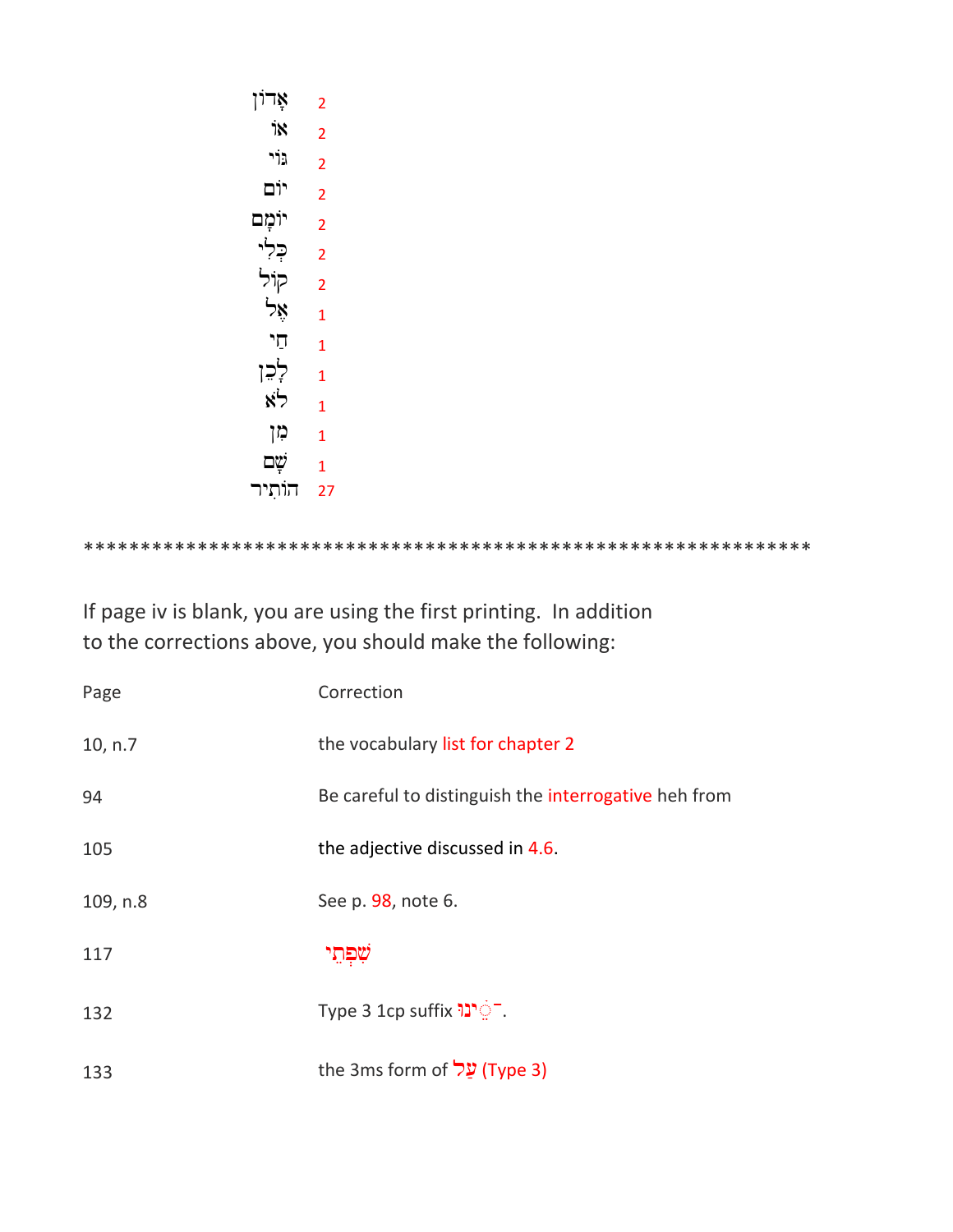| 140                     | שמד                                                                                                                                              |
|-------------------------|--------------------------------------------------------------------------------------------------------------------------------------------------|
| 141                     | Qal Imperf. 1cs of <b>ממר),</b> glossed as "to say" (see ch. 22)                                                                                 |
| 160                     | disjunctive accents from 11.8                                                                                                                    |
| 177 (Deut. 31:22, alt.) | הַהָוּא <u>וְיִלְמֵ</u> ּׁד אֹתָהּ                                                                                                               |
| 179                     | כִּי־תִמְצָא אִישׂ לְא תְבָרֵכ                                                                                                                   |
| 197                     | <del>הִ</del> קְטַ֫לְתָּ 2ms form                                                                                                                |
| 221                     | הְאֵיל הְאֶחֶד (ene <del>of the </del> ram <del>s</del> "—Ex. 29:15)<br>הַצִּפּוֹר הָאָחָת (one <del>of the</del> bird <del>s</del> "—Lev. 14:5) |
| 275                     | מְקִדְשְׁי                                                                                                                                       |
| 228, n.5                | Qal Narr. 3ms of <sup>חיה</sup> , glossed as "to live" (see ch. 24).                                                                             |
| 278, n.20               | Qal Juss. 2ms of ה'ה, glossed as "to be" (see ch. 24).                                                                                           |
| 297, n.14               | Qal Perf. 2mp of קום, glossed as "to arise" (see ch. 26).                                                                                        |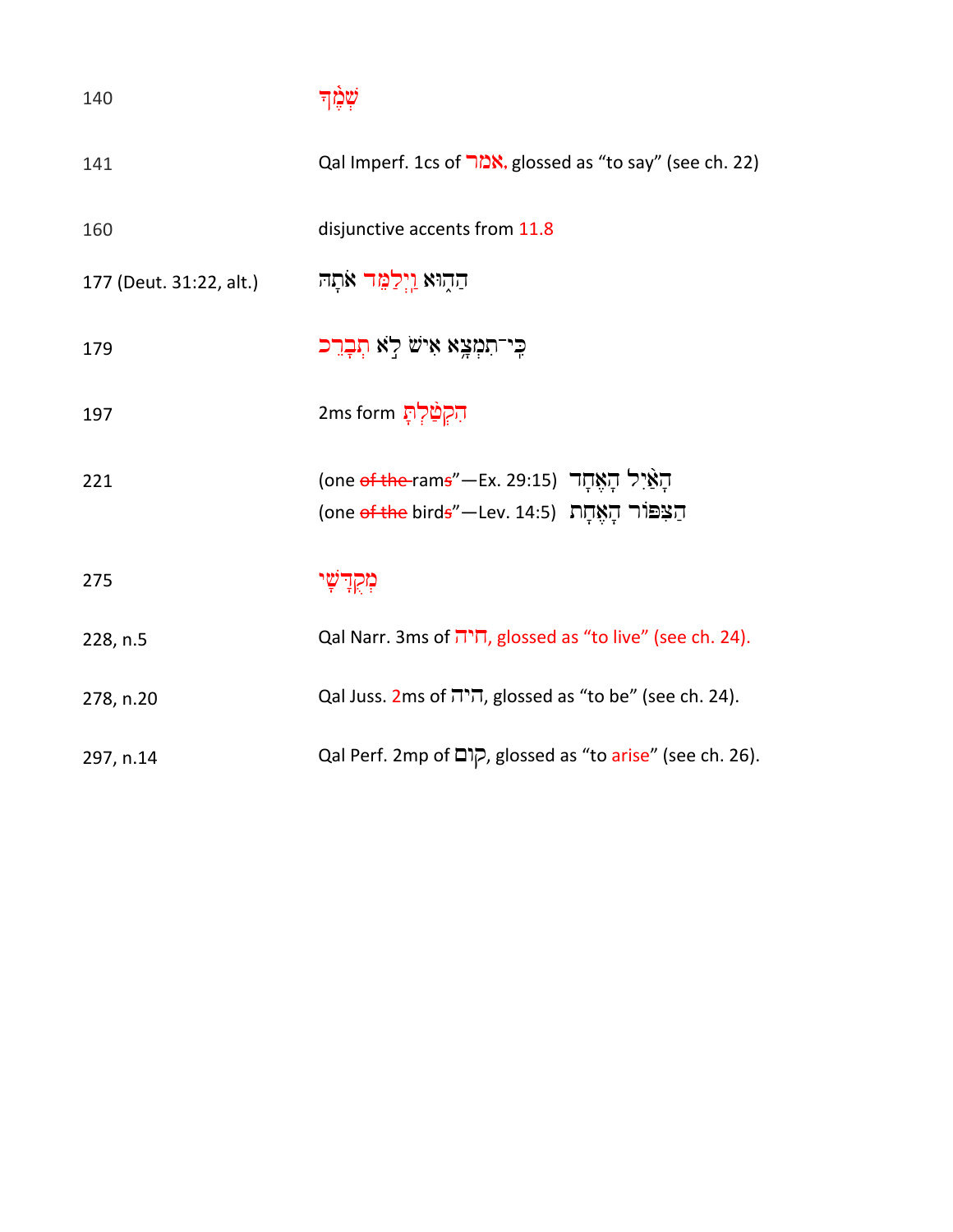| 302      | Qal<br>Imperfect<br>בער                                                                                                                         |
|----------|-------------------------------------------------------------------------------------------------------------------------------------------------|
|          | יִבְעַר<br>תִּבְעַר<br>תִּבְעַר<br>תִּבְצֲרִי<br>אָבְעַר<br>יִבְצֲרוּ<br>תִּבְעַּ֫רְנָה<br>תִּבְעֲרוּ<br>תִּבְעַֿרְנָה<br>נִבְעַר               |
| 309, n.1 | Qal Imperative ms of קום, glossed as "arise" (see ch. 26).                                                                                      |
| 320      | Qal<br>Perfect<br>בנה                                                                                                                           |
|          | ∉נֽֽה<br><del>בֵ</del> ּנְתָה<br><del>ב</del> ְּנִיתְ<br>$\mathbb{C}$ ית<br>בְּנִיתִי<br>ַּבְנוּ<br>בְּנִיתֶם<br><b>ַבְּנִיתֶן</b><br>בְּנִינוּ |

324 **in** (Cal Imperf. 3ms of بَجِين) (Qal Imperf. 3ms of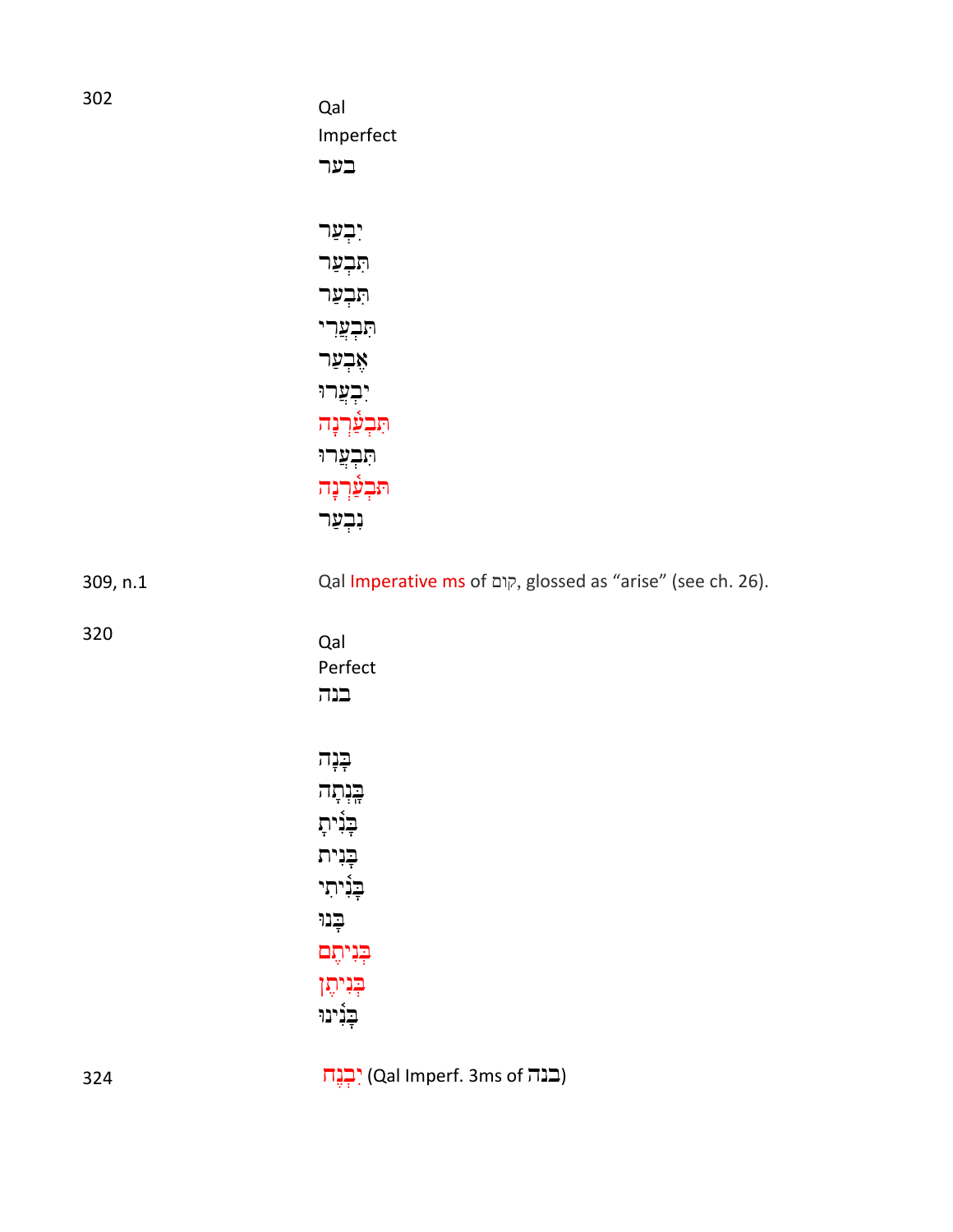When the verb in question is also I-Guttural, the reduced vowel under the guttural consonant returns to a full vowel because it is now in a closed syllable:

יַעֲלֶה) (Qal Imperf. 3ms of עֲלֶה) <u>ֿעַל)</u> (Qal Juss. 3ms of עלה) <u>יַ</u>ֿעַל) (Qal Narr. 3ms of עלה)

<sup>345</sup> Qal Imperfect שלח

| יִשְׁלַח                   |
|----------------------------|
| הִשָּׁלַח                  |
| הִשְׁלַח                   |
| <mark>הַשָּׁלְחִי</mark>   |
| אָשָׁלַח                   |
| יִשְׁלְחוּ                 |
| הַּשְׁלַחְנָה              |
| הַשָּׁלְחוּ                |
| הַּשְׁל <del>ַ</del> חְנָה |
| ּנִשְׁלַח                  |

| 347 | "You shall purify yourselves and your captives on the third day<br>and on the seventh day." - Num. 31:19 |
|-----|----------------------------------------------------------------------------------------------------------|
| 359 | ("And afterwards Moses and Aaron went."—Ex. 5:1 (Delete "to<br>Pharaoh.")                                |
| 360 | ַכְּי־בֵן מְנַבֵּל אָב בֶּת קָמֶּה בְאִמֶּהּ                                                             |
| 375 | For original I-1 verbs, adding a verbal prefix often causes the<br>original consonant 1 to return.       |